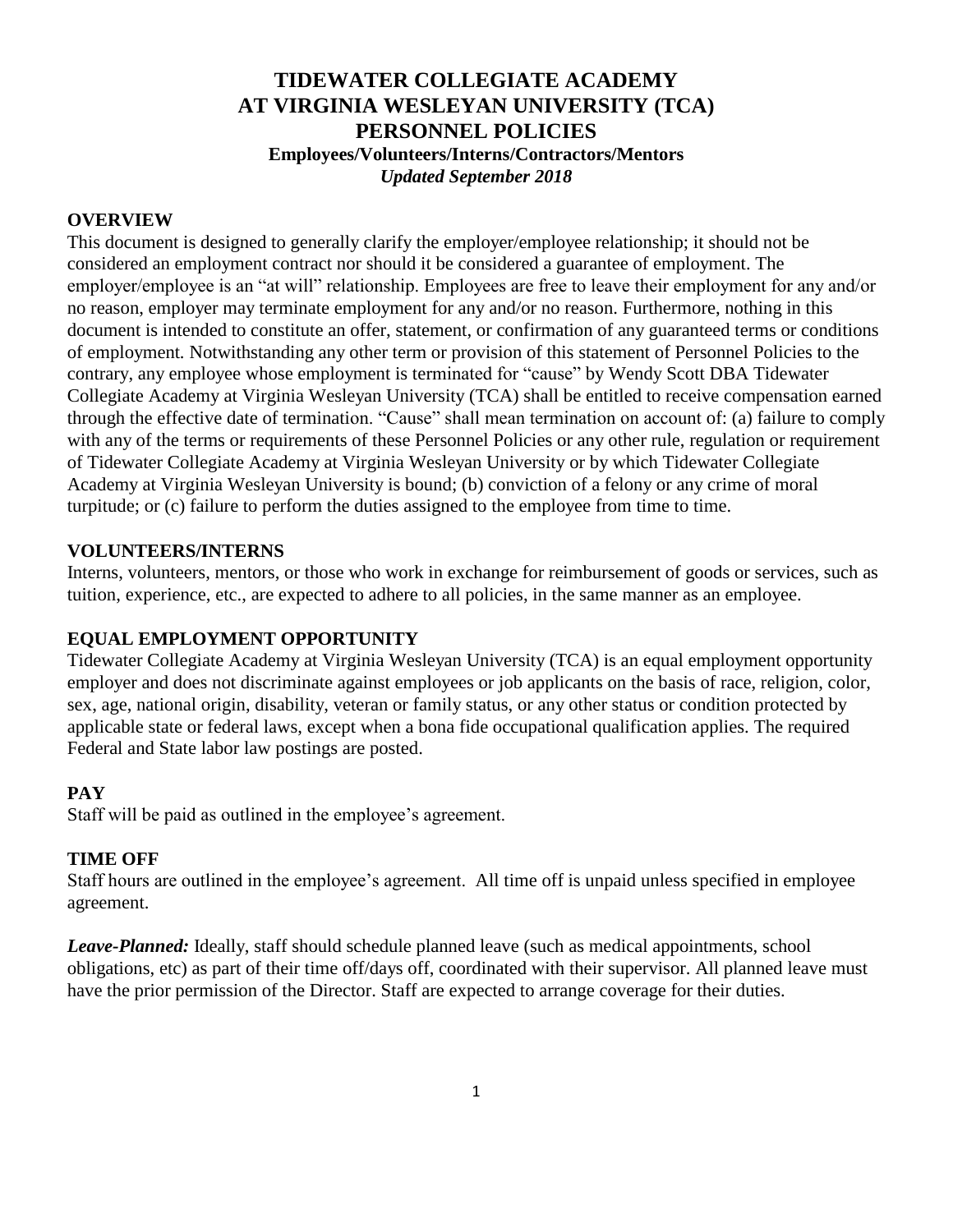*Leave-Emergencies/Unplanned:* In the event of an emergency where an employee must leave school when it is not their scheduled time off, they are expected to notify the Director as soon as possible. Staff are expected to arrange coverage for their duties.

## **ILLNESS & INJURY**

### *Work-Related Injury*

Employees are expected to maintain their own personal insurance. Due to the current number of employees under state law, Tidewater Collegiate Academy at Virginia Wesleyan Unversity (TCA) is not required to provide Worker's Compensation for work-related injuries/illness. However, employees are responsible for reporting ANY injuries that occur on the job, regardless of severity, to the Director within 24 hours of their occurrence.

### *Blood borne Pathogens Exposure*

Staff are required to follow universal precautions and adhere to infection-control procedures that minimize the risk of exposure when handling blood and/or bodily fluids. In order to minimize exposure, staff are required to use protective equipment and controls, such as biohazard bags, gloves, pocket masks, and sharps container.

Employees who believe they have been exposed to blood/body fluids in the course of performing the duties of their job are required to report the incident immediately to the Director. The Director will consult with a physician, and upon their recommendation if applicable, employee will be sent to a medical care provider for the appropriate medical evaluation and follow-up. If deemed necessary, post exposure prophylaxis will be initiated. When possible, the source of exposure will be determined. If source is known, the Director will notify the source and treating physician as soon as possible. If source is a student, their parent will also be notified. Tidewater Collegiate Academy at Virginia Wesleyan University (TCA) will work with the treating physician in terms of requesting appropriate testing. If source refuses testing/parent of source refuses to have their child tested, no testing can be performed.

## *Medication Policy for All Staff*

Staff are expected to manage any medications brought on site in a manner which prevents access by students. Staff will be held responsible for any incidents/accidents that occur as a result of students gaining access to staff medications including misuse, overdose, or other reactions, accidental or intentional.

## **STAFF CONDUCT**

### *General Conduct Expectations*

In accepting employment, employees/volunteers accept an obligation to conduct themselves on and off the job in such a manner as to create a favorable impression in the minds of the general public toward Tidewater Collegiate Academy at Virginia Wesleyan University (TCA), its programs, and staff/volunteers.

In order to maintain proper practices and set the appropriate tone in school, staff are to model the types of behaviors which are expected to be practiced by students. Staff are expected to make good decisions about personal behavior and to ensure behavior and conversation is always appropriate to be observed by students.

Cursing, making gestures toward, or verbally abusing/insulting anyone for any reason, including race, religion, gender, personal or physical attributes, disabling condition, intellectual ability, matters related to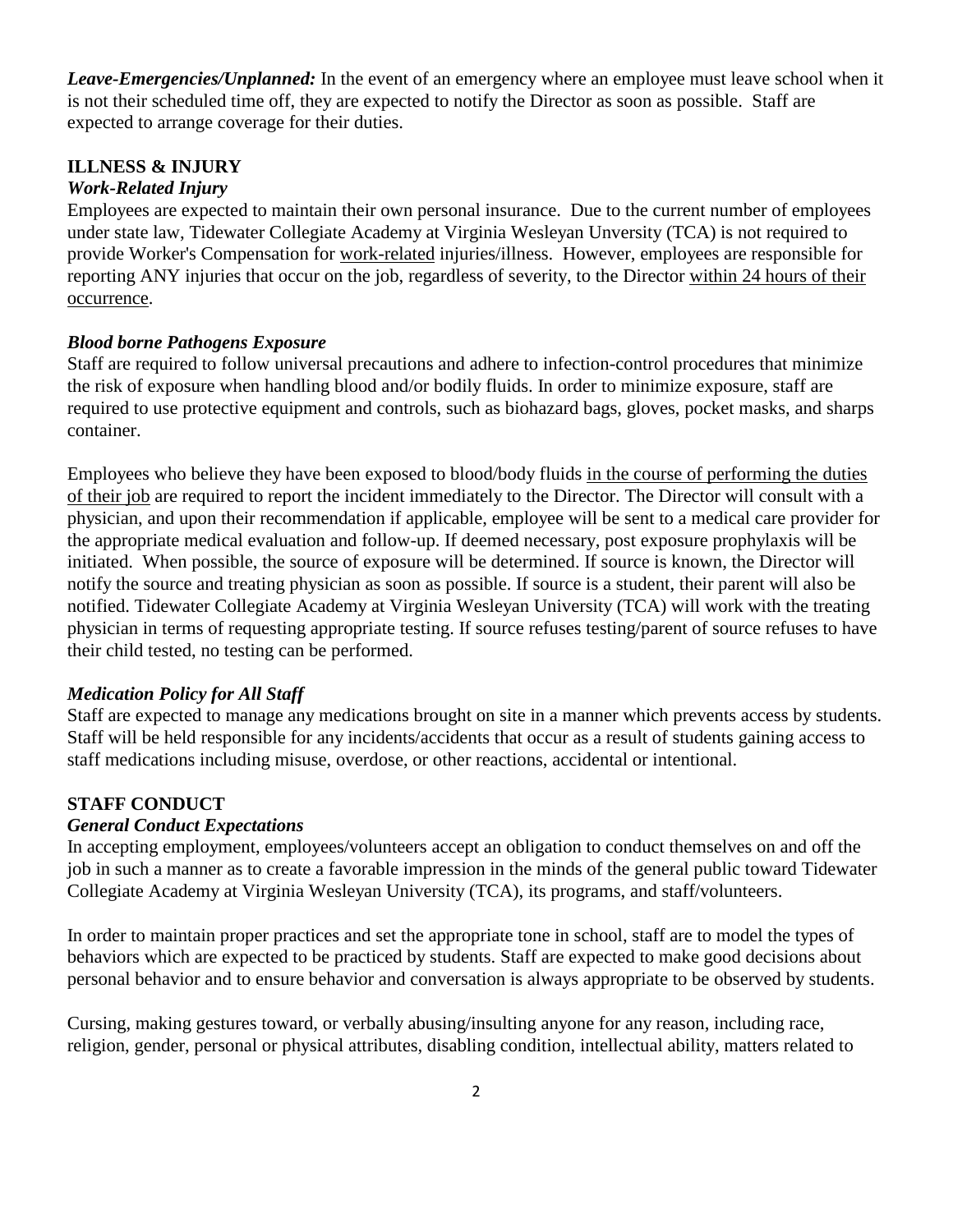sexuality, creed, or national origin is NOT acceptable. Fighting, assault, threatening, intimidating, theft, willfully damaging property, or the endangering the well being of self or others will NOT be tolerated. Involvement in inappropriate discussion with and/or within hearing range of students is unacceptable and may be grounds for dismissal.

#### *Discipline of Students*

Use of physical (corporal) punishment, restraint, rough handling of students, or deprivation of basic needs is prohibited! This includes, but is not limited to, spanking, hitting, slapping, kicking, shaking, or touching a child's body in any forceful manner, using items to restrain a student, or using, or threatening, any other type of physical harm. The use of name-calling, profanity or any venue for disciplining a child that includes humiliation is prohibited. Any employee who uses any such punishment(s) will be subject to immediate dismissal and will be referred to local authorities.

#### *Sexual Conduct*

Sexual displays, intimate contact, sexually suggestive behaviors, or sexually explicit language of any kind by and/or between staff is prohibited. Sexual advances made by staff in any way towards students is strictly prohibited and any staff found in violation will be subject to immediate dismissal, and will be reported to local law authorities.

#### *Personal Contact with Students After School Hours*

In the best interests of protecting the welfare of both students and staff, employees and volunteers are discouraged from initiating or maintaining personal contact outside of school with students. Staff may not provide students with personal contact information, including, but not limited to email addresses, personal website addresses, or other personal contact that uses the web/internet, such as social networking sites.

#### *Appearance*

Staff/volunteers are expected to present a neat, clean, and conservative appearance in both clothing and manner of grooming, and dress in a manner that presents a positive image in the minds of the public. Displaying of any apparel, jewelry, accessory, tattoo, or manner of grooming, which by virtue of its color, arrangement, or any other attribute denotes membership in gangs/ groups that advocate illegal or disruptive behavior, is prohibited. Apparel, jewelry, or accessories, including tattoos that depicts and/or promotes the use of illegal substances, alcohol, or tobacco products, and/or that depicts obscene, illegal, or suggestive symbols is not acceptable. Inappropriate tattoos must remain covered at all times.

### **DRUG AND ALCOHOL POLICY**

Tidewater Collegiate Academy at Virginia Wesleyan University (TCA) is committed to promoting parentconfidence, providing a drug-free workplace, and an environment that is safe and conducive to attaining high work standards.

No employee/volunteer shall manufacture, ingest, use, possess, transport, sell or distribute any controlled substance or paraphernalia while at Tidewater Collegiate Academy at Virginia Wesleyan University (TCA), while engaged in work for Tidewater Collegiate Academy at Virginia Wesleyan University (TCA).

No employee/volunteer shall report for, commence, or continue to work while under the influence of controlled substances, inhalants or alcohol or while controlled substances, inhalants or alcohol are in his/her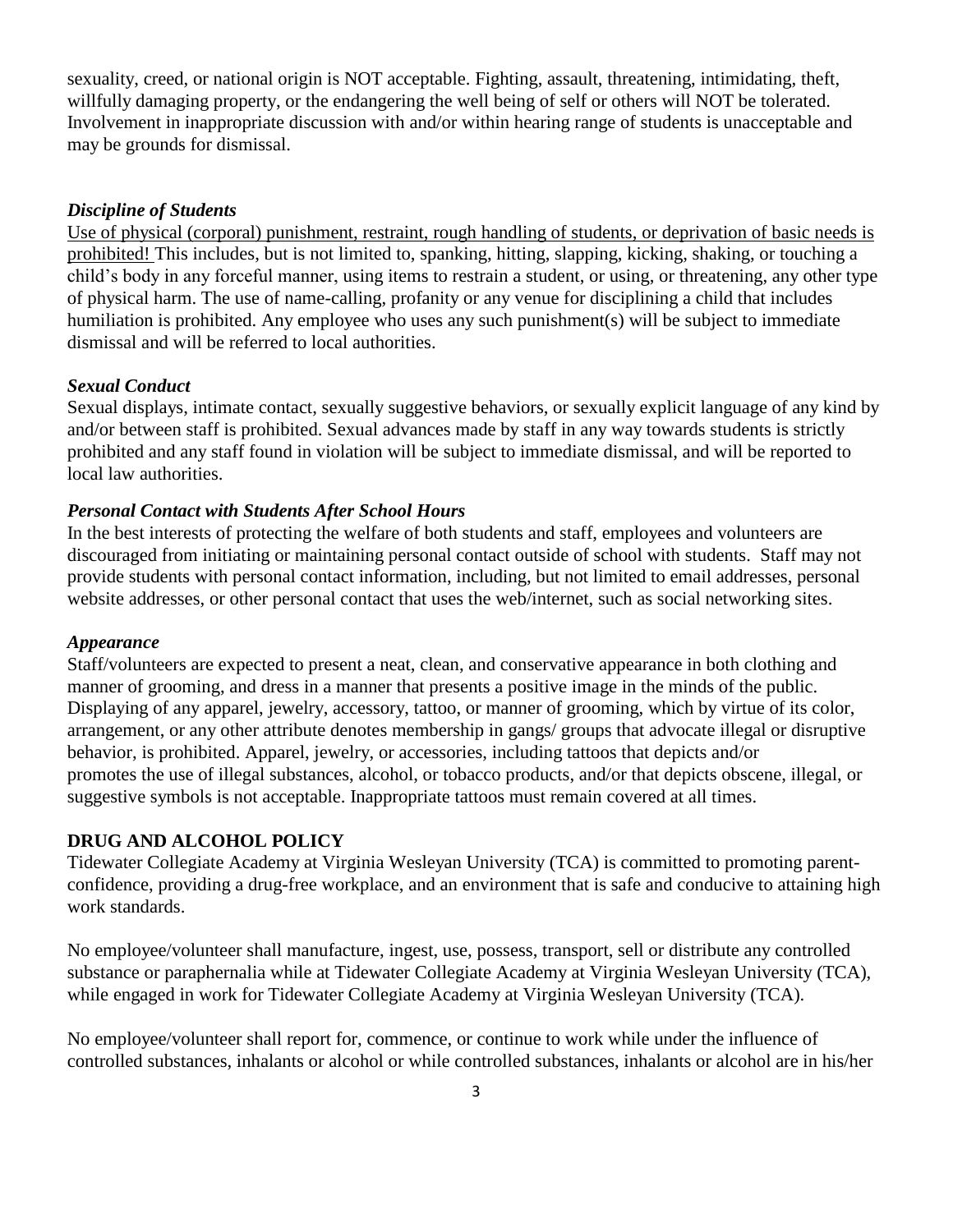system, except when the use of a controlled substance or inhalant is pursuant to the instructions of a licensed medical practitioner.

Providing illegal drugs or alcohol to other staff, customers, or students, will result in immediate dismissal and staff may be turned over to the legal authorities.

Employees/volunteers who take over-the-counter or prescribed medication are responsible for being aware of any adverse effect the medication may have on the performance of their duties, and must promptly report to their supervisor if the use of the medication might impair their ability to perform the job safely and effectively. It is a violation of this policy for any employee to take over-the-counter or prescribed medication contrary to its proper use.

Employees who are convicted of any criminal drug violation must inform Tidewater Collegiate Academy at Virginia Wesleyan University (TCA) within five (5) days of the conviction.

### *Smoking/Tobacco Products*

Smoking or the use of tobacco products within view of students is prohibited. Staff/volunteers may smoke in designated areas only!

### **GRATUITIES**

Employees/volunteers may not accept money or gifts exceeding nominal value from students' parents during employment.

#### **PETS**

Staff and volunteers may not bring pets to school unless they are approved therapy animals.

### **WEAPONS**

Possession of firearms or other weapons, including but not limited to look-alike guns, switchblades, box cutters, nun-chucks, fighting chains, objects with points or blades (such as throwing stars), ammunition, or any other object used with the intent of threatening or harming any individual are prohibited.

### **CELL PHONES**

Cell phones may not be used for personal use during on-duty periods, except in an emergency. Cell phones may not be used for personal use in the presence of students.

### **USE & PUBLICATION OF PHOTOS/VIDEO/VOICE**

Tidewater Collegiate Academy at Virginia Wesleyan University (TCA) is committed to protecting the identity, security, and physical and emotional safety of its students, as well as protecting the reputation of the school.

### *Photographs/Video/Voice of Staff*

Tidewater Collegiate Academy at Virginia Wesleyan University (TCA) retains the right for the use, publication or dissemination of any photograph, video, or voice recording of an employee/volunteer taken while working at school.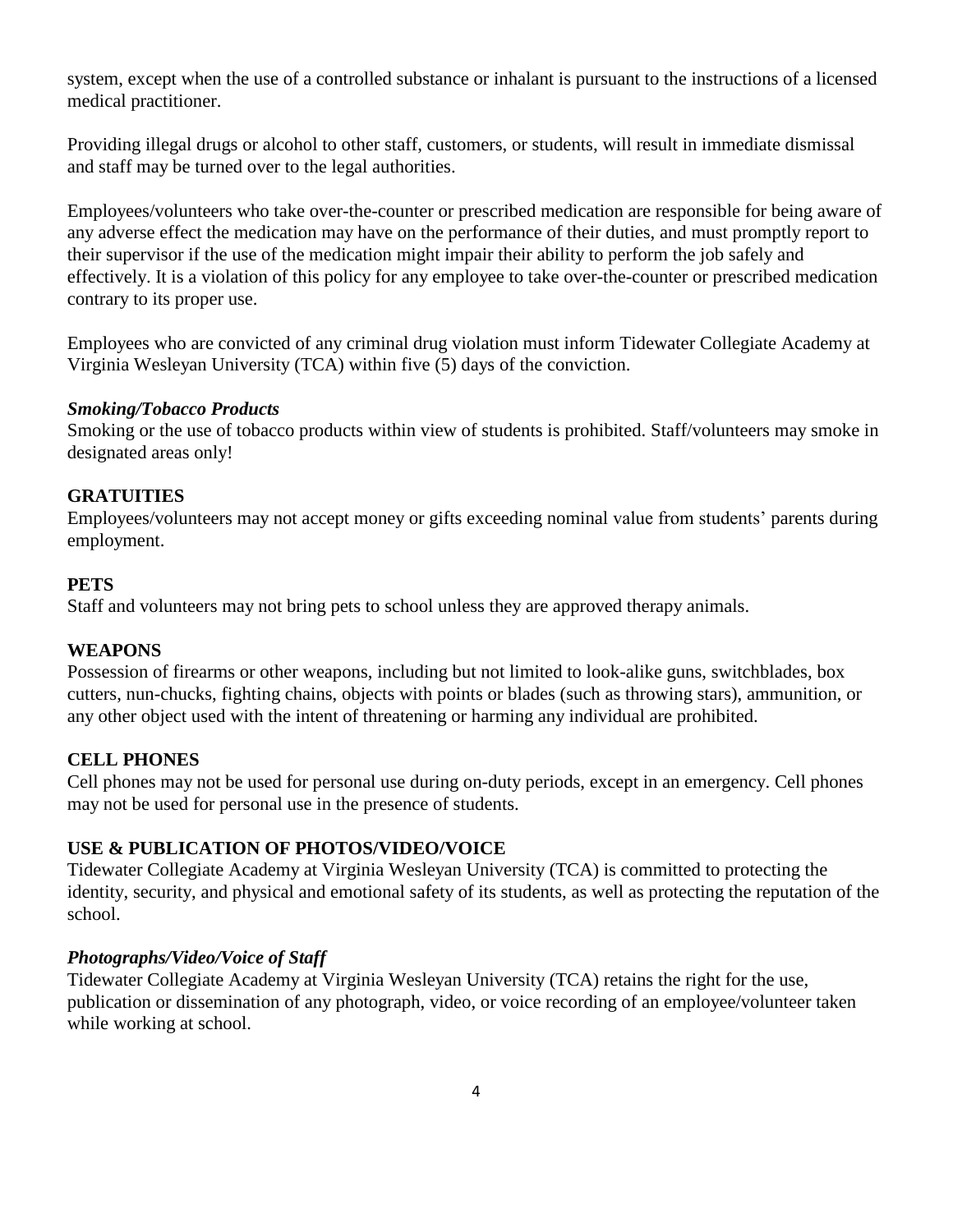### *Use of Photographs/Video/Voice of Student Participants by Staff*

Tidewater Collegiate Academy at Virginia Wesleyan University (TCA) is granted written permission for the use, publication or dissemination of any photograph, video, or voice recording of a student taken during school hours. However, this permission is *exclusive* to the school's specific use only, and is not extended to staff for personal use.

Staff may not use, publish and/or disseminate any photograph, video or voice recording of a student taken during a session for any purpose (except when the student is the child of the staff member). This includes, but is not limited to, posting photos or videos of students on websites, social networking sites (such as Facebook, YouTube, etc.), blogs, other internet venues, etc.

#### **HARASSMENT**

Tidewater Collegiate Academy at Virginia Wesleyan University (TCA) is committed to a work environment free from all forms of harassment by anyone, including supervisors, co-workers, or participants. Employees/volunteers who violate this policy may be subject to disciplinary action, up to and including dismissal.

Harassment includes, but is not limited to, words or actions concerning an individual's race, creed, color, sex, national origin, religion, age, disability, or marital status, repeated offensive or unwelcome sexual flirtations, advances, or propositions, abuse of a sexual nature, requests for sexual favors, graphic verbal commentaries about an individual's body, sexually degrading words used to describe an individual, the display in the workplace of sexually suggestive objects or pictures, or other verbal or physical abuse of a sexual nature where employment decisions are based on an employee's submission to or rejection of such conduct; or such conduct creates an intimidating, hostile, or offensive workplace.

All staff should be treated with courtesy and respect at all times. Any conduct in the workplace that may create an offensive work environment whether it is in the form of physical or verbal harassment, and regardless of whether committed by supervisory or non-supervisory personnel is prohibited.

No employee/volunteer shall threaten or insinuate, either explicitly or implicitly, that an employee's submission to or rejection of sexual advances will in any way influence any personnel decision regarding that employee's treatment, employment, wages, advancement, assigned duties, shifts, or any other condition of employment or development.

All harassment should be reported as soon as possible to the Director. This includes harassment by employees as well as harassment by customers, vendors, solicitors, or other members of the public. Tidewater Collegiate Academy at Virginia Wesleyan University (TCA) will investigate all reports of harassment. The identity of the individual making a report will be protected as much as is practical. In order to maintain the integrity of its investigation, Tidewater Collegiate Academy at Virginia Wesleyan University (TCA) may suspend employees, with or without pay, pending investigation. Tidewater Collegiate Academy at Virginia Wesleyan University (TCA) may also, at its option, discipline or terminate the offending employee, terminate or suspend business relationships with, reassign job duties, or initiate criminal prosecution of the person(s) involved.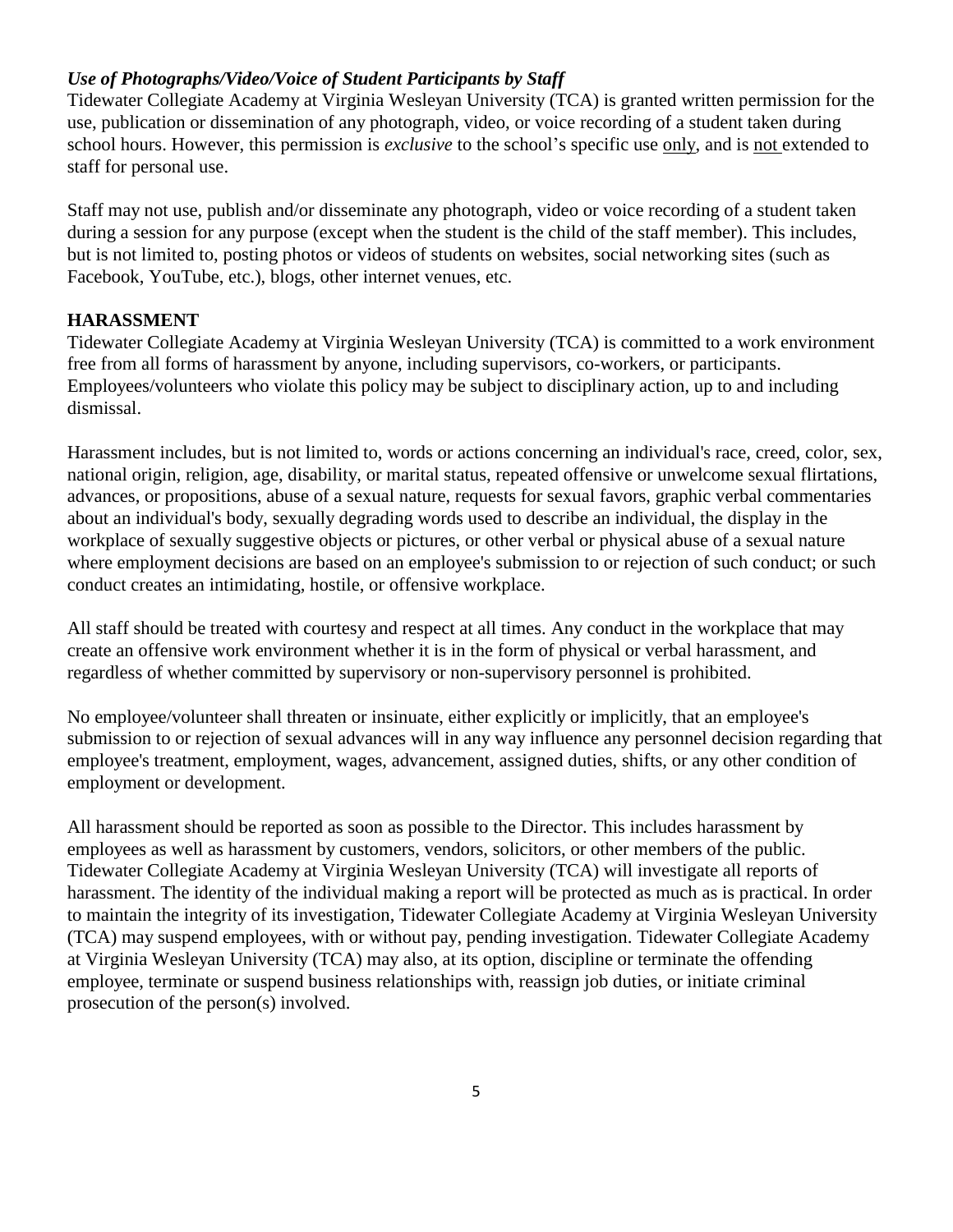## **CRIMINAL RECORDS & REFERENCE CHECKS**

In order to safeguard the well-being of the students served, Tidewater Collegiate Academy at Virginia Wesleyan University (TCA) will investigate the accuracy of the information provided on the application and references provided. This investigation may include, but not be limited to, reference checks with past employers, the military, educational institutions, volunteer organizations, civic groups, and law-enforcement agencies. No employee/volunteer will be employed who has a conviction of sexual abuse or child abuse on their record. Employee/Volunteer signature on application will verify that they have never been convicted of a crime that involved sex related or child abuse related offenses. The contract for employment may be terminated if reference forms or subsequent reference checks indicate that staff is not suitable to work with, or around, children.

# **BACKGROUND CHECK POLICIES FOR EMPLOYEES AND VOLUNTEERS**

Tidewater Collegiate Academy at Virginia Wesleyan University (TCA) is committed to the physical and emotional safety of its students. Screening employees and volunteers is critical in the process to hire appropriate persons who have contact with/access to children, including identification of potentially abusive individuals. Policies apply, but are not limited, to Owners, Directors, Managers, volunteers, mentors, all fulltime employees, and all part-time employees (regardless of number of hours worked).

Background checks are required for all employees and volunteers age 18+ of Tidewater Collegiate Academy at Virginia Wesleyan University (TCA). Employees and volunteers are required to obtain and submit a background check. Background checks are transferable. Voluntary Disclosure Statement and a check of the National Sex Offender Public Registry is required annually for all employees and volunteers of any age of Tidewater Collegiate Academy at Virginia Wesleyan University (TCA).

## **RECORD KEEPING**

Reports on applicants, employees, and volunteers are kept with the employee records, stored in the office. Access to records is limited to the owner(s), Director, and supervisor(s). An employee or volunteer may request to see and/or have a copy of their own background check information. The original document must remain with the employees file. Background check information is retained for a minimum of two years after an employee departs/is terminated, or as otherwise required by applicable law.

## **DISQUALIFYING BACKGROUND**

Tidewater Collegiate Academy at Virginia Wesleyan University (TCA) is an "at will" employer. Employees are free to leave their employment for any and/or no reason, just as Tidewater Collegiate Academy at Virginia Wesleyan University (TCA) may terminate employment for any and/or no reason. When the background check of an individual is unsatisfactory, an Applicant/Employee/Volunteer is considered to have a disqualifying background, and may not be employed/volunteer.

## **Employment/Volunteering Will Be Denied for Any of the Following Reasons**:

- Tidewater Collegiate Academy at Virginia Wesleyan University (TCA) becomes aware that the individual has a disqualifying background.
- Applicant/Employee/Volunteer has any felony conviction within the last 5 years.
- Applicant/Employee/Volunteer has a conviction for use, possession, being under the influence, the manufacture, distribution, or sale of illegal drugs.
- Applicant/Employee/Volunteer is the subject of a founded complaint of child abuse or neglect, within or outside the Commonwealth of Virginia.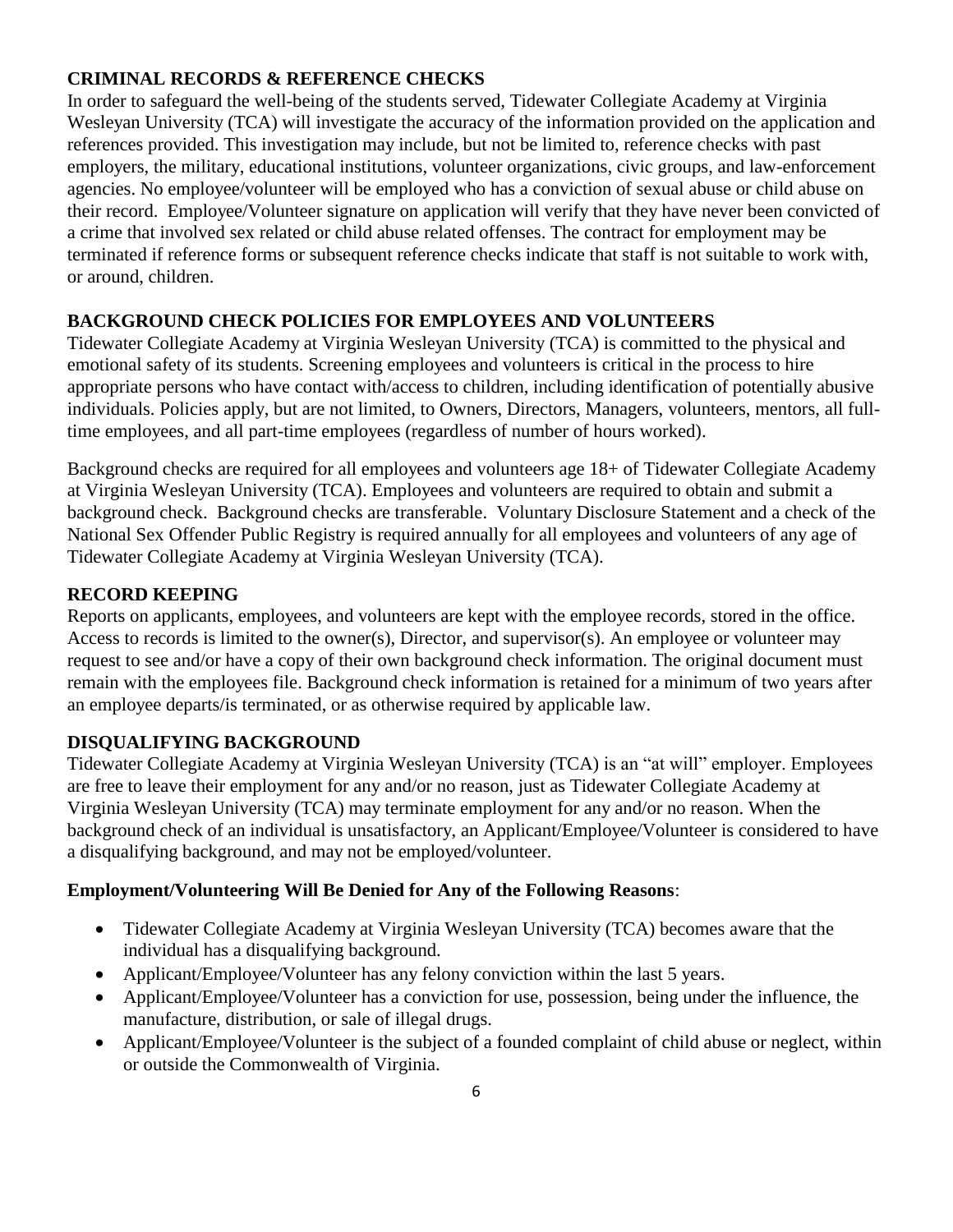- Applicant/Employee/Volunteer has been the subject of a founded complaint of child abuse or neglect even if his/her record has been purged from the Child Abuse and Neglect Central Registry system.
- Applicant/Employee/Volunteer is identified of founded child abuse/neglect investigations as an involved caregiver with a founded disposition of a child abuse/neglect.
- There is knowledge that the individual has a founded disposition in Virginia or elsewhere.
- Applicant/Employee/Volunteer has criminal convictions that include prior adult convictions and juvenile convictions or adjudications of delinquency based on a crime that would be a felony if committed by an adult within or outside the Commonwealth of Virginia.
- Applicant/Employee/Volunteer has a conviction for the abuse and/or neglect and/or cruelty to animals.
- Employee/Volunteer/Applicant has a criminal conviction for any of the following barrier crimes: murder, manslaughter, malicious wounding, abduction (for any purposes), assault and bodily wounding, robbery, carjacking, threats of death or bodily injury, felony stalking, sexual assault, arson, drive by shooting, any use of any type of firearm in the commitment of a crime, pandering, any and all types of sexual crimes against children, abuse or neglect of children, failure to seek medical attention for a child, possession/manufacture/distribution of child pornography, abuse or neglect of incapacitated adults, employing or permitting a minor to assist in a criminal act, delivery of drugs to prisoners, escape from jail, felonies while a prisoner, burglary, any felony violation relating to possession or distribution of drugs, or any other criminal conviction that is a barrier crime, as identified by the Code of Virginia for Background Checks for Licensed Child Day Centers.
- Additionally, an employee may not be hired in a position that includes either the direct supervision of children, and/or driving, when Applicant/Employee/Volunteer has a history, record, and/or conviction for being under the influence of alcohol while operating a motor vehicle.

## **TERMINATION**

There are unfortunate occasions when it may be necessary for Tidewater Collegiate Academy at Virginia Wesleyan University (TCA) to terminate the employment/volunteer relationship. Listed below are *examples*  of the sort of problems that may lead to termination. This list is illustrative, not exhaustive, and does not alter or impact the "at will" relationship in any way; employees/volunteers may be terminated/released for reasons other than those set forth below:

- Failure to abide by *Personnel Policies,* or charges in violation of *Background Check Policies.*
- Failure to carry out assigned responsibilities in a manner consistent with standards.
- Misconduct outside of Tidewater Collegiate Academy at Virginia Wesleyan University that negatively reflects upon the image of TCA.
- Use of physical punishment, rough handling, or sexual involvement with a student.
- Misrepresentation of information on job application, resumes, or references.
- Student enrollment that is insufficient to support employment.
- Conduct that endangers the well-being of self or others.
- Any other act or circumstance which, in the judgment of management requires termination in the best interest of Tidewater Collegiate Academy at Virginia Wesleyan University.

## *In the event a staff member resigns or is terminated from employment*

Employee will be paid based on days/weeks worked, up to and including the day of dismissal.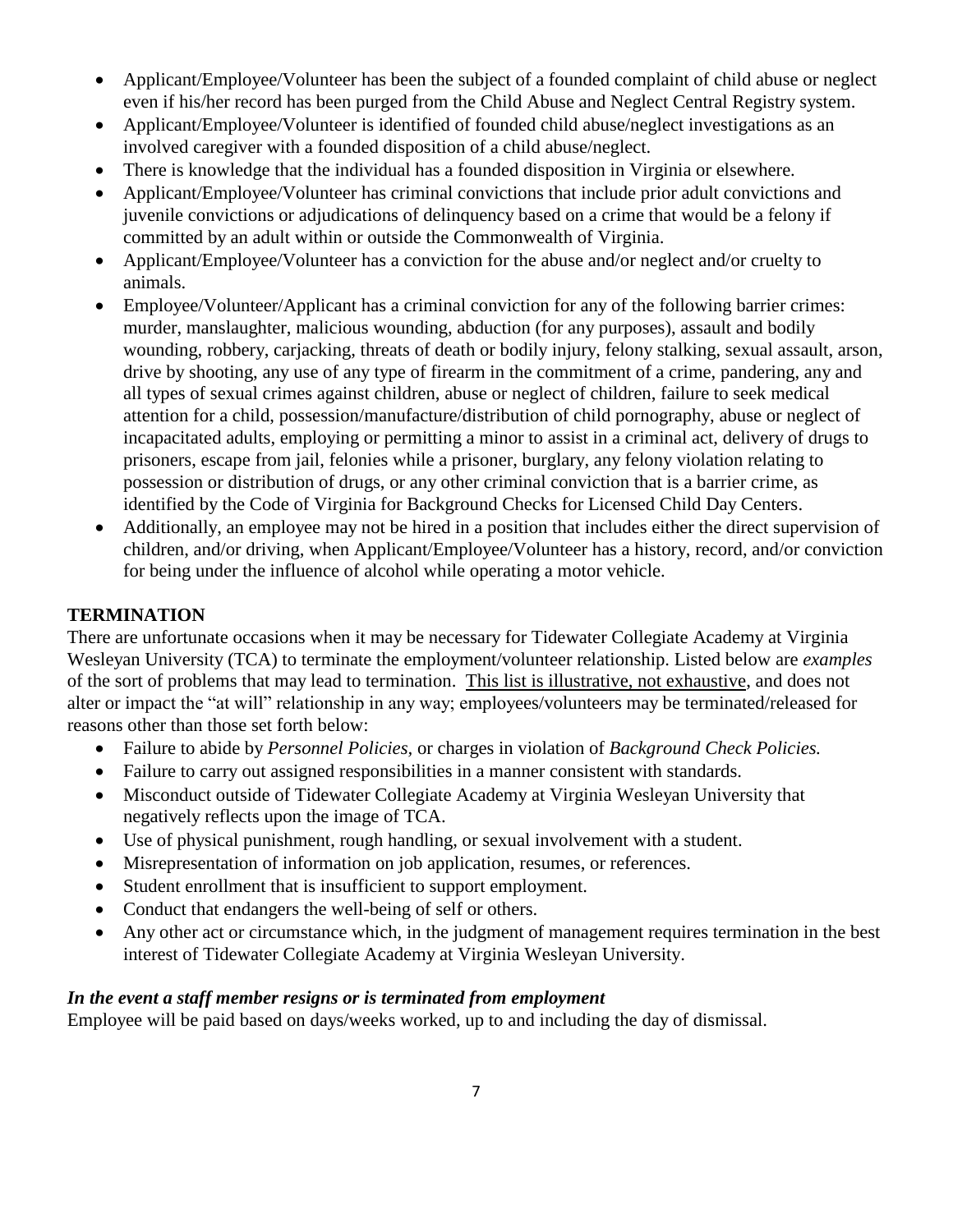#### **GRIEVANCE POLICY**

It is a priority to ensure that all staff, volunteers, mentors, and interns feel respected and safe in our learning environment. If an employee has a grievance, they should immediately let the director know through an informal conversation. If the employee is unsatisfied after the conversation, he/she should put their grievance in writing and submit to the director. The director will respond to the written grievance within 5 working days in writing. At that time the decision is final.